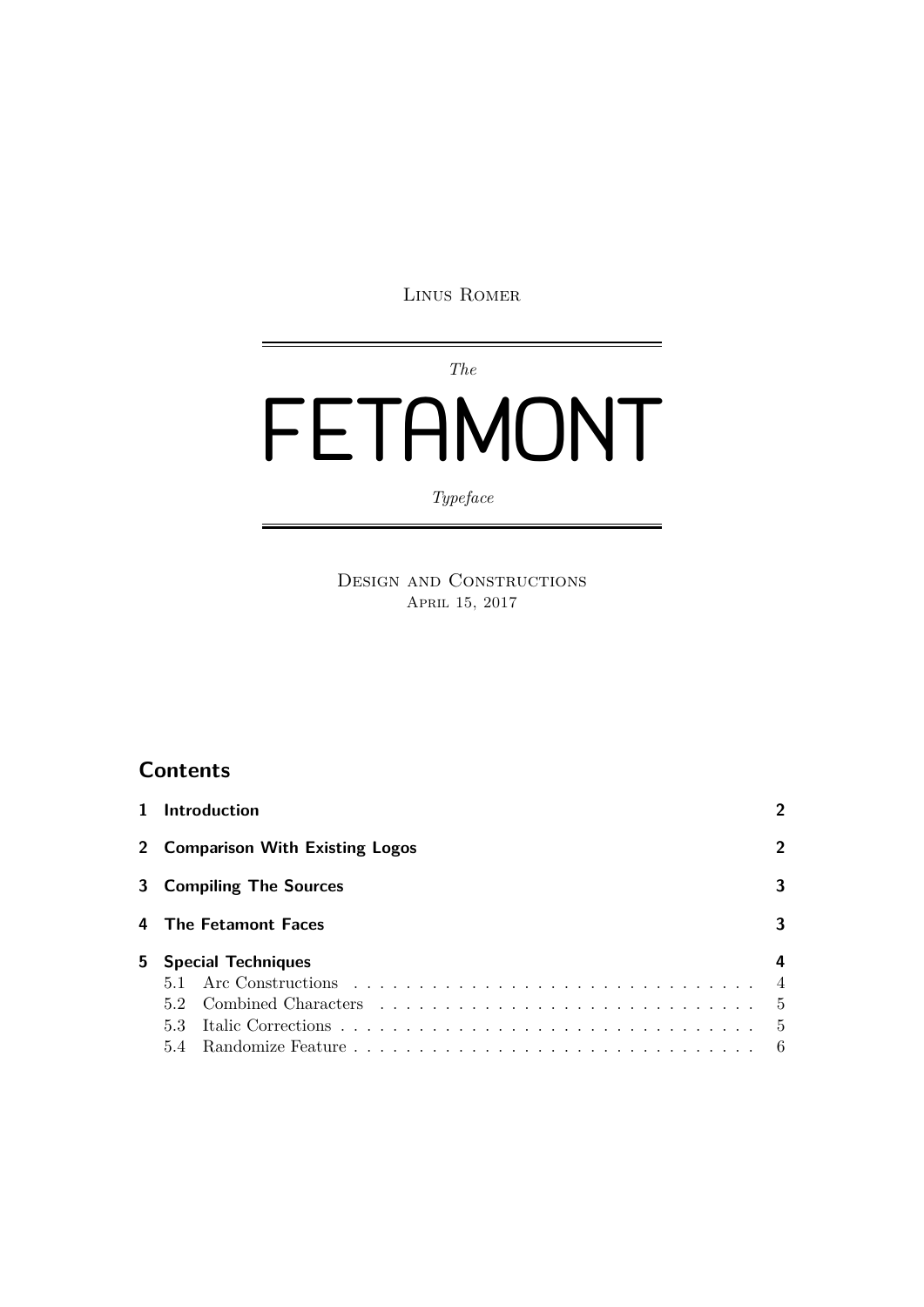## <span id="page-1-0"></span>**1 Introduction**

The logo font, known from logos like METAFONT or METAPOST, has been very limited in its collection of glyphs. The new typeface *Fetamont* extends the logo typeface in two ways:

- Fetamont consists of  $256+$  glyphs, such that the T1 (a.k.a. EC, a.k.a. Cork) encoding table is complete now.
- Fetamont has additional faces like "light ultracondensed" or "script".

The fetamont package provides LAT<sub>E</sub>X support for the Fetamont typeface. Both the package and the typeface are distributed on CTAN under the terms of the *LAT<sub>E</sub>X* Project *Public License* (LPPL).

This document describes the design and the constructions of the typeface itself. The  $\Delta E$ T<sub>EX</sub> support for the Fetamont typeface is described in [\[Romer17\]](#page-5-1). For Greek, the use of LuaT<sub>EX</sub> or X<sub>T</sub>T<sub>EX</sub> is recommended.

#### <span id="page-1-1"></span>**2 Comparison With Existing Logos**

The following picture shows the METAPOST and the METAFONT logos written in Fetamont (gray) and Taco Hoekwater's Type 1 version of the logo font (outlined).



There are hardly any diferences; only the "S" is significantly diferent, because its shape was changed by D. E. Knuth in 1997. The other faces of Hoekwater's *Logo* are also very similar to their corresponding Fetamont faces. Widths and kernings may rarely difer by one unit (except for the "A" in *Logo 9*, which has a strange width).

A comparison with the METATYPE1 logo from [\[Jackowski01\]](#page-5-2) shows virtually no dif-ferences as well.<sup>[1](#page-1-2)</sup>



The following picture compares *Fetamont Bold Condensed 40* with a traced version of the *Title Font* from manfnt.mf.



<span id="page-1-2"></span><sup>&</sup>lt;sup>1</sup>I have never seen the original sources of the "Y" and the "1" but I think that my imitated "Y" and "1" are extremely close to the original.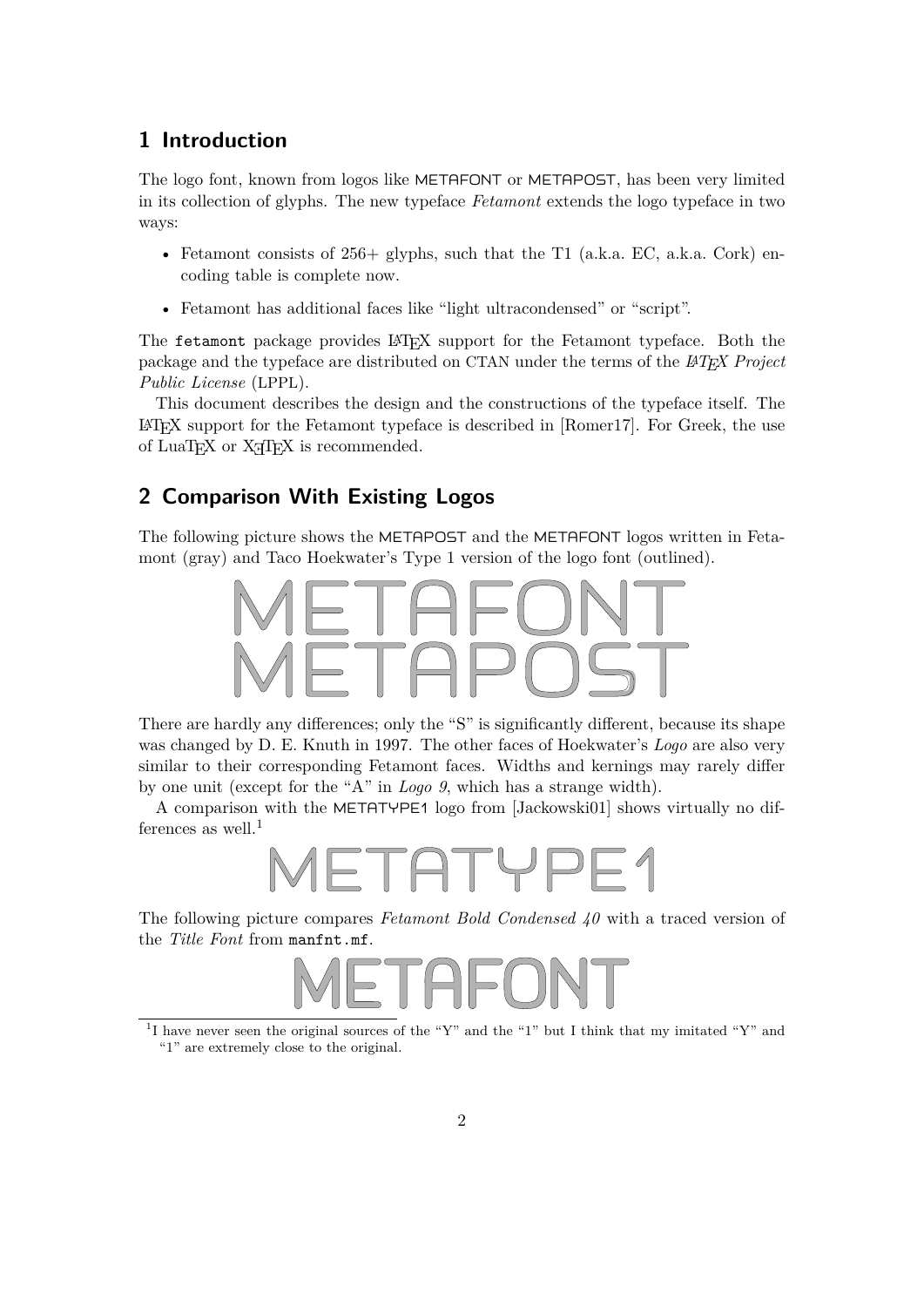## <span id="page-2-0"></span>**3 Compiling The Sources**

Since version  $2017/03/13$ , Fetamont contains more than 256 glyphs, but METAFONT is only capable of storing 256 glyphs. Therefor, METAFONT has been replaced by METAPOST for compilation. Additionally, a special base file called mf2outline.mp has to be used. There is a Python script called MF2OUTLINE ([github.com/linusromer/](github.com/linusromer/mf2outline) [mf2outline](github.com/linusromer/mf2outline)) that can produce the necessary outline font formats. Store mf2outline.mp and mf2outline.py in the same place you can make outline fonts in your terminal with something like: ./mf2outline.py --encoding=unicode ffmr10

## <span id="page-2-1"></span>**4 The Fetamont Faces**

Fetamont comes in 36 diferent faces, including script faces and condensed faces.



The file name of every face begins with the prefix ffm, which stands for «*f*ree typeface *f* eta*m*ont». The suffixes normally contain a symbol for the weight: 1 for light, r for regular, b for bold and h for heavy. The number at the end stands for the optical size  $(e.g. 10 \text{ pt})$ . Depending on the face, the suffix is made of additional symbols:

| Upright                |     |      |      | Oblique                |                   |                  |             |
|------------------------|-----|------|------|------------------------|-------------------|------------------|-------------|
|                        | r8  | b8   | h8   |                        | $\overline{08}$   | bo8              | ho8         |
|                        | r9  | b9   | h9   |                        | O <sub>2</sub>    | b <sub>0</sub> 9 | ho9         |
| 110                    | r10 | b10  | h10  | 1010                   | 010               | $\rm bo10$       | ho10        |
| Condensed Upright      |     |      |      | Condensed Oblique      |                   |                  |             |
| lc10                   | c10 |      |      | $l_{\rm co10}$         | co10              |                  |             |
| bc40                   |     |      |      | $b$ co $40$            |                   |                  |             |
| Ultracondensed Upright |     |      |      | Ultracondensed Oblique |                   |                  |             |
| lq10                   |     |      |      | lqo10                  |                   |                  |             |
| Script Upright         |     |      |      | Script Oblique         |                   |                  |             |
| $\rm{lw10}$            | w10 | bw10 | hw10 | 1w010                  | w <sub>0</sub> 10 | $b$ wo $10$      | $h$ wo $10$ |

The number of possible faces is theoretically endless. Anyone wishing to design a new face for Fetamont can do so by just redefining the parameters of ffmr10.mf , saving the file under a new name and compiling this file with  $MF2$ OUTLINE.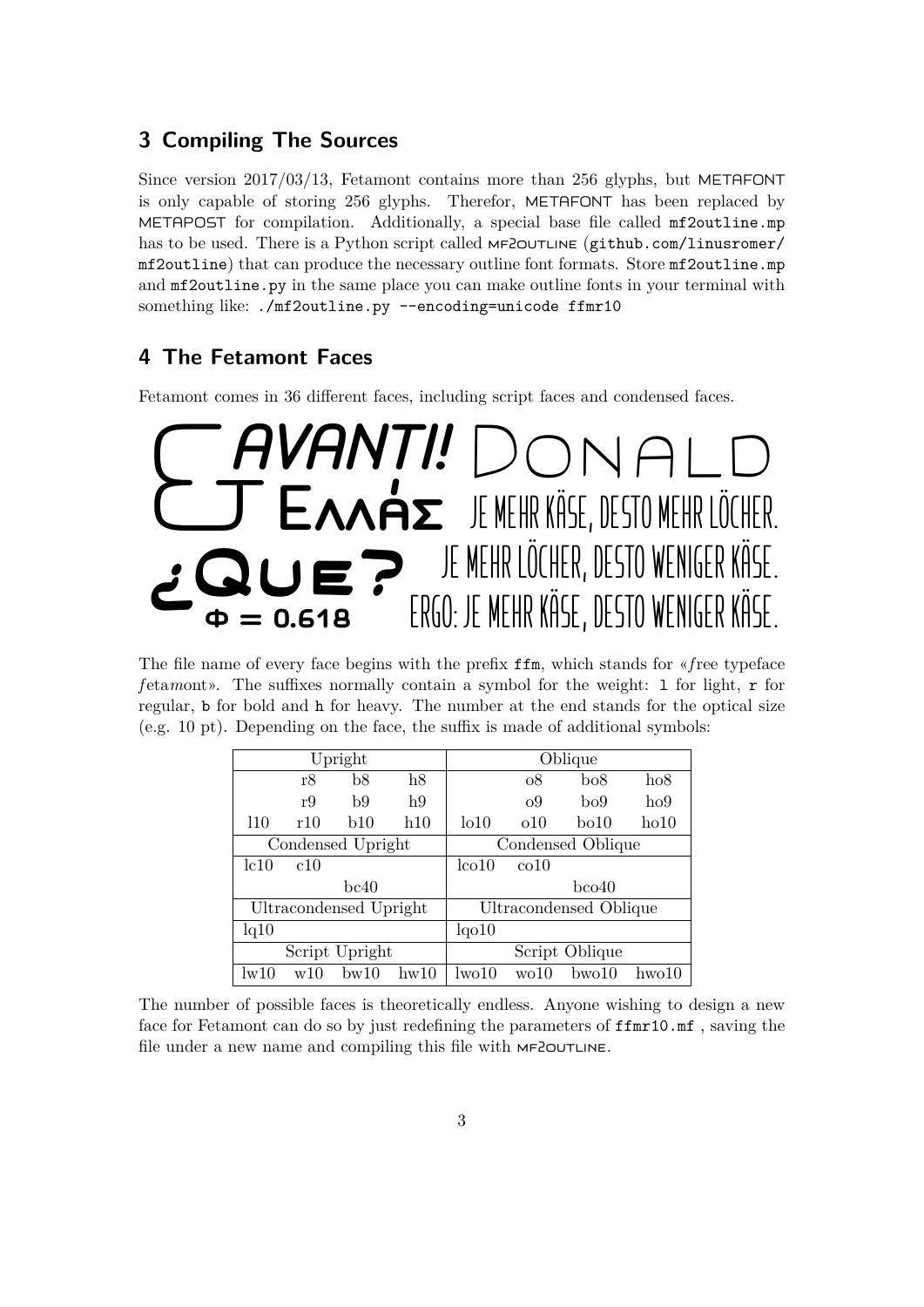## <span id="page-3-0"></span>**5 Special Techniques**

Fetamont uses some special techniques. The following subsections will document these techniques.

#### <span id="page-3-1"></span>**5.1 Arc Constructions**

Practically all curved paths in *Fetamont* are made out of so-called *arcs*. An arc is a kind of a quarter of a skewed superellipse. The skew is only needed if the arcs have to look randomized like in the script style of fetamont.



skewed superellipse

In order to draw such an arc, the user defines the starting points  $z_i$ , the starting direction  $\text{dir}_i$ , the ending point  $z_j$ , the ending direction  $\text{dir}_j$  and a so-called *superness*. The macro  $\mathbf{arc}(z_i, \text{dir}_i, z_j, \text{dir}_j)$  then defines the path as follows:

• Compute the point  $z_{ij}$ , which is at center + superness · (corner – center) in vector terms. So if e.g. superness = 0.8,  $z_{ij}$  is reached after travelling 80 % of the straight path from corner to center. One can see easily, that  $z_{ij}$  can also be computed by

 $z_{ij} = z_i + \text{superness} \cdot (\text{corner} - z_i) + (1 - \text{superness}) \cdot (z_j - \text{corner})$ 

• Now make a nice curve, that leaves  $z_i$  in the direction  $\text{dir}_i$ , passes  $z_{ij}$  in the direction  $z_j - z_i$  and ends in  $z_j$  heading for the direction dir<sub>j</sub>.

Here is the METAFONT translation of this construction report:

```
vardef arc(expr zi,diri,zj,dirj) =
zi{diri}...
begingroup
  save corner, zij;
 pair corner,zij;
 corner=zi+whatever*diri=zj+whatever*dirj;
 zij=zi+superness*(corner-zi)+(1-superness)*(zj-corner);
 zij
endgroup{zj-zi}
 ...zj{dirj}
enddef;
```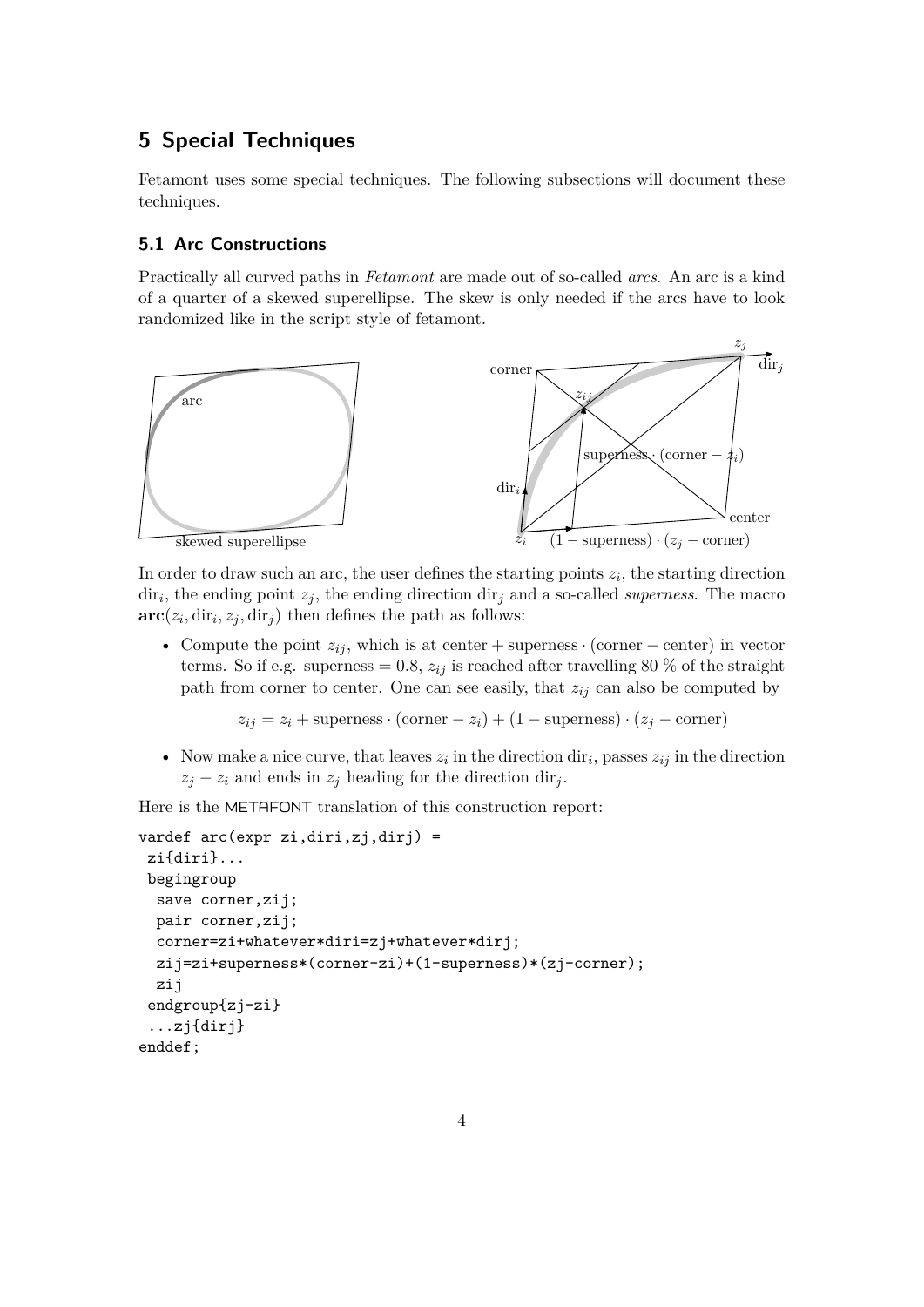Everything in between begingroup and endgroup is just the computation of  $z_{ij}$ .

Note that Donald E. Knuth used a little diferent approach to draw randomized arcs for his «crazy shapes» of the Logo typeface.

#### <span id="page-4-0"></span>**5.2 Combined Characters**

In order to draw accented and other combined characters, it is helpful to use *anchors*. The concept of anchors is common in type design outside of the METAFONT/-POST world. However, anchors rarely have been seen in METAFONT/-POST up to now.

The idea is easy: Put an anchor at a given point in a base glyph and in the accent glyph; then overlay the two glyphs such that the anchors coincide, producing the precomposed accented character.



Normally there are several kind of anchors needed. E.g.  $\langle \hat{A} \rangle$  and  $\langle A \rangle$  need two different anchors and so do « $\mathbf{L}$ » and « $\mathbf{L}$ ». Fetamont needs five kind of anchors: «top», «topright», «bot» and «cedilla».

#### <span id="page-4-1"></span>**5.3 Italic Corrections**

Letter spacing is unproblematic if two upright letters are combined, like «NN». But if the first letter is italic, the letters will get too close (like «NN») and need additional space (like «NN»). This additional space is called *italic correction*.



D. E. Knuth has already defined an italic correction for the letter «T», because this is the last letter of the logos METAFONT and METAPOST. As for the *Computer Modern* typeface he found italcorr ht#\*slant+.5u# to be a suitable italic correction. However, this is not a perfect idea because the italic correction should tend to 0 (and not .5u#) when the slant tends to 0. Hence, every character in Fetamont diferent to «T» has an italic correction proportional to the slant and the letter height. E.g. the letter  $\alpha A$ » has an italic correction of .8ht#\*slant.